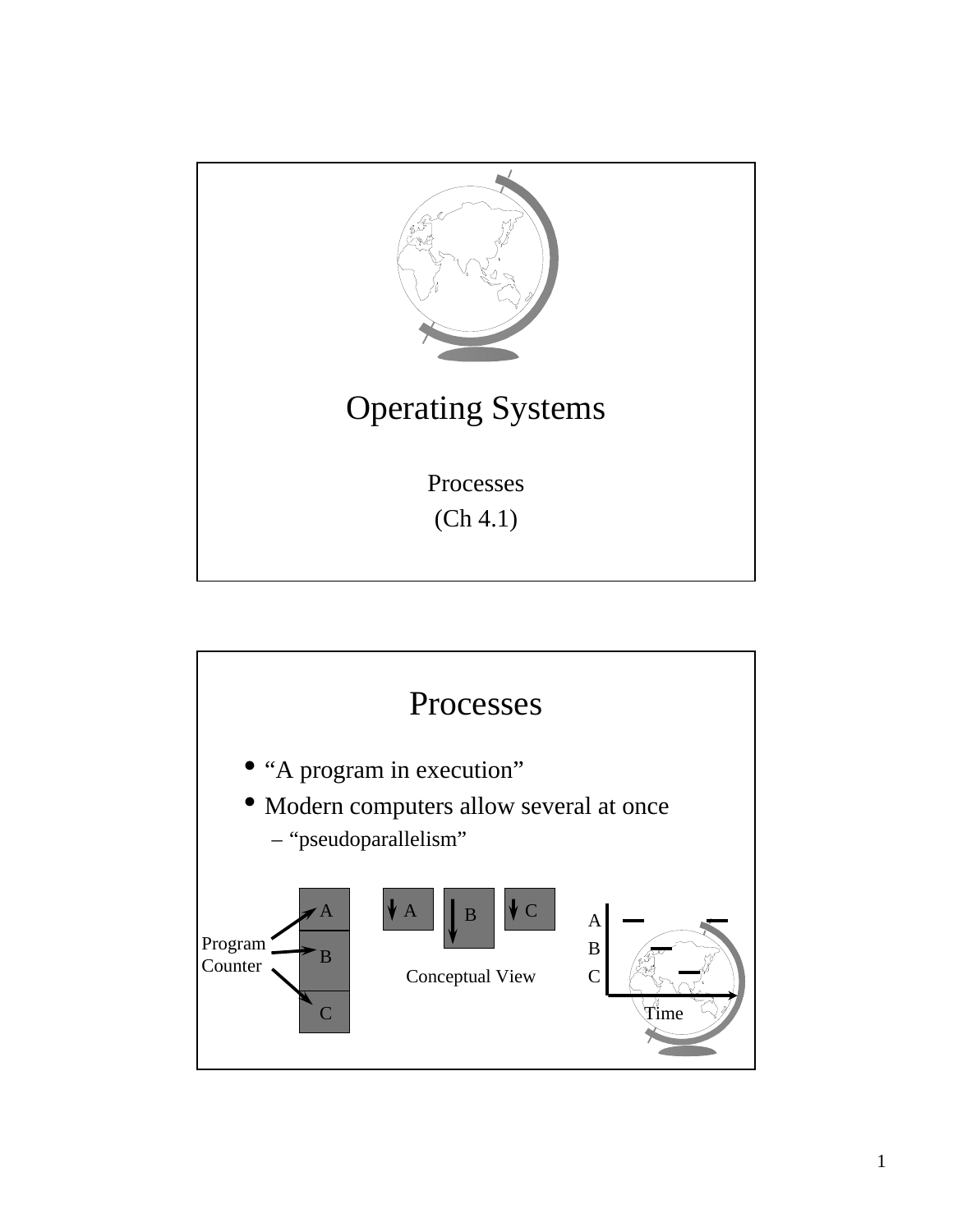

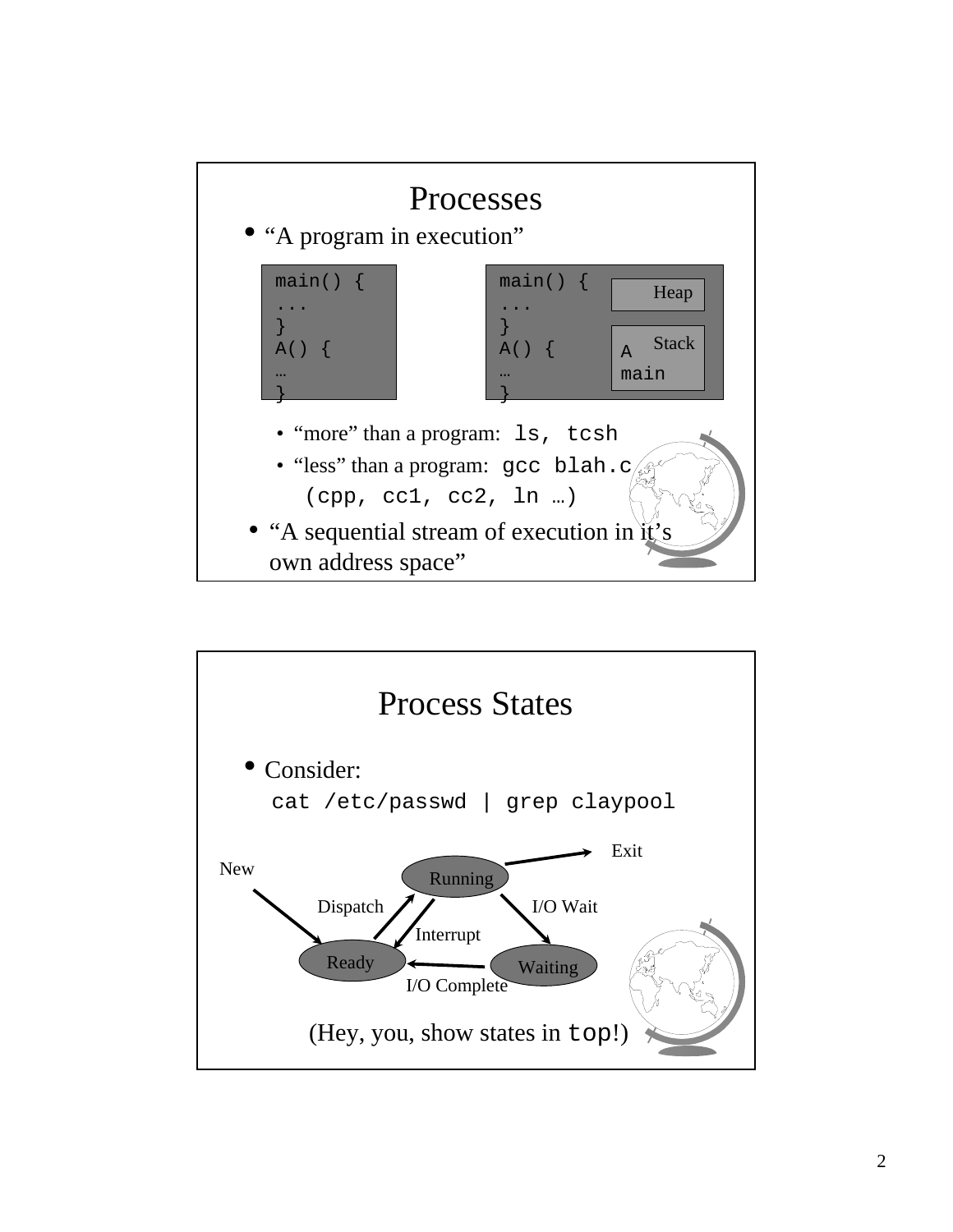## Design Technique: State Machines

- Process states
- Move from state to state based on events
	- *Reactive* system
- Can be mechanically converted into a program
- Other example:
	- string parsing, pre-processor



## Unix Process Creation • System call: fork() – creates (nearly) identical copy of process – return value different for child/parent • System call: exec() – over-write with new process address space • Shell – uses fork() and exec() – simple! • (Hey, you, show demos!)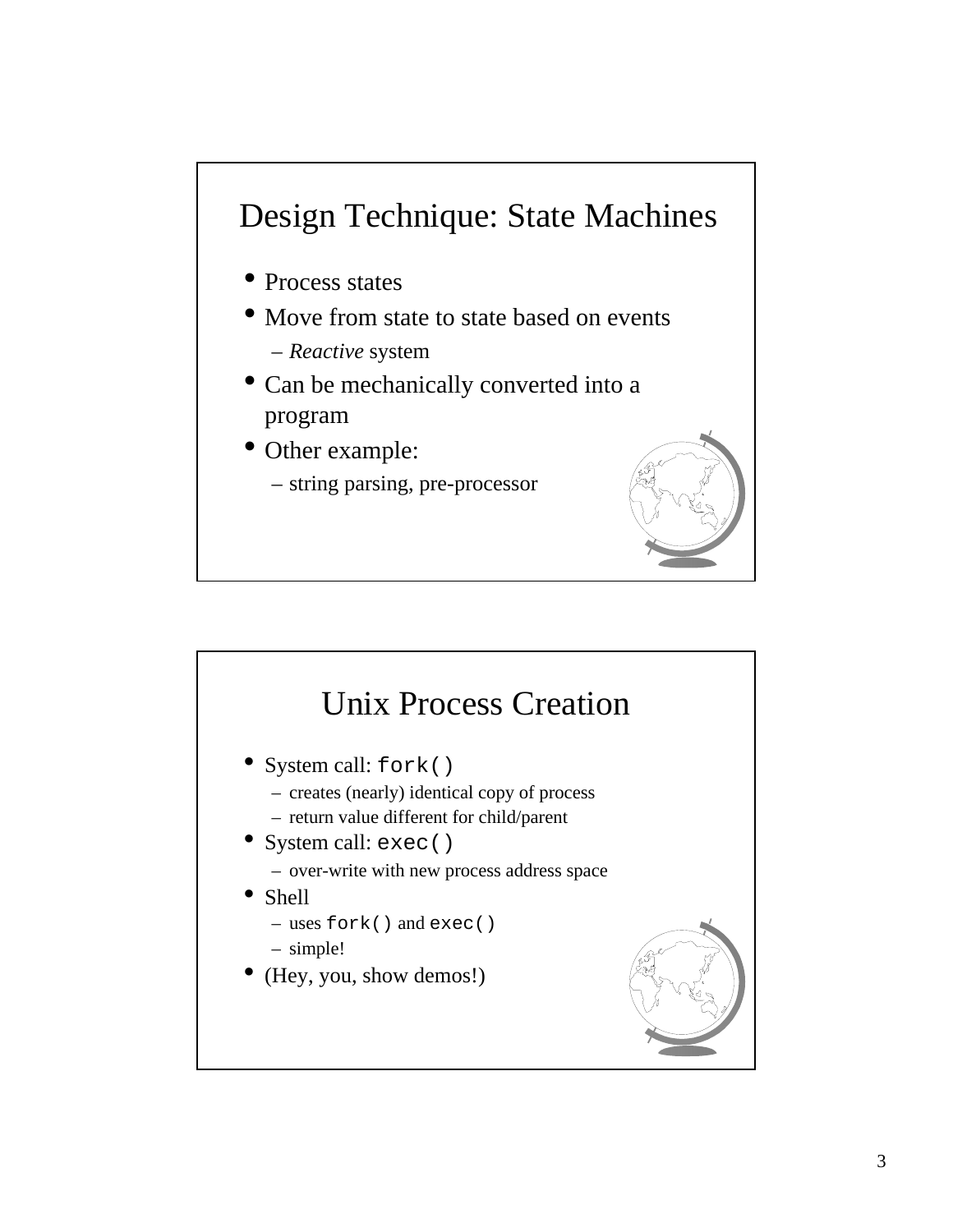

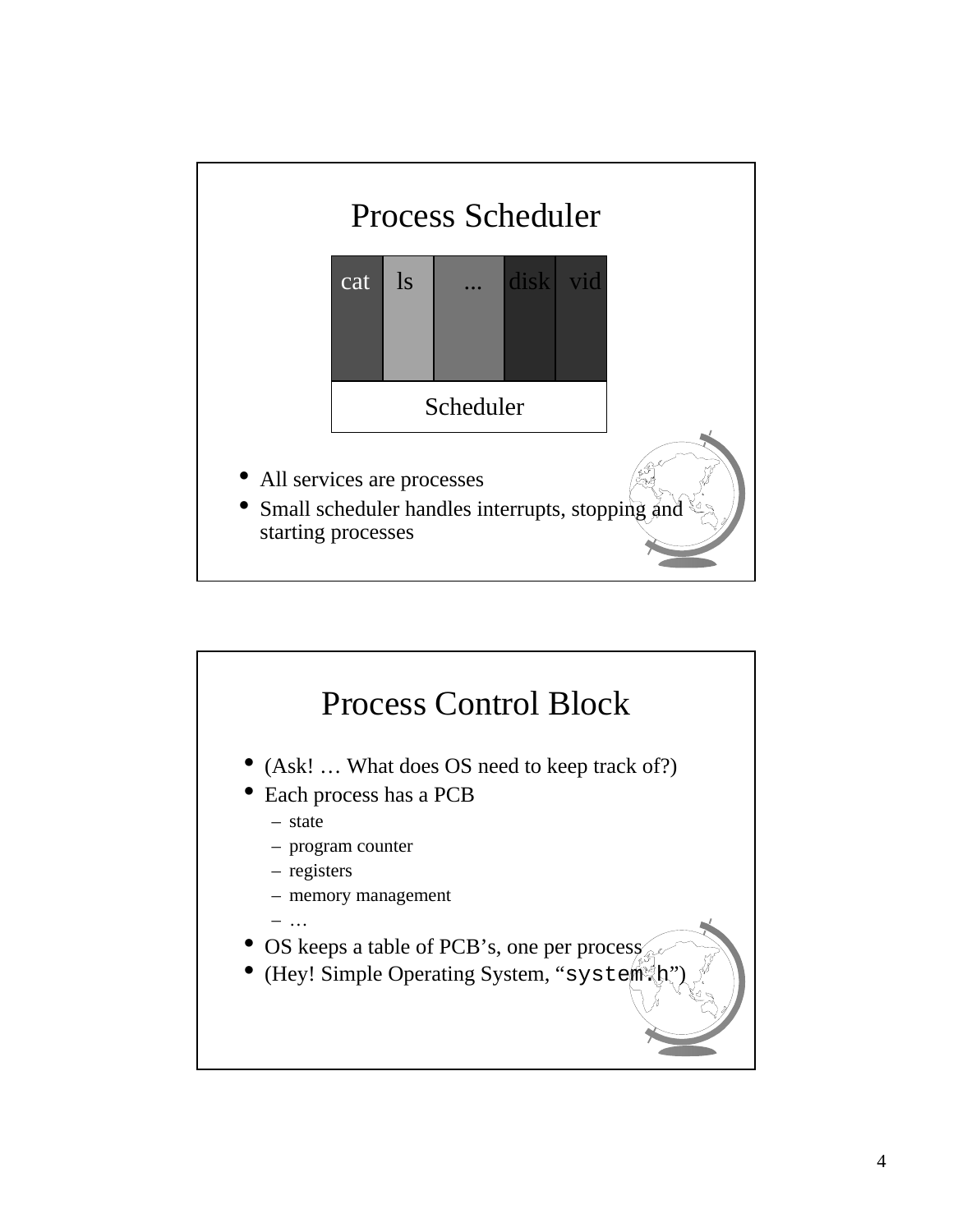

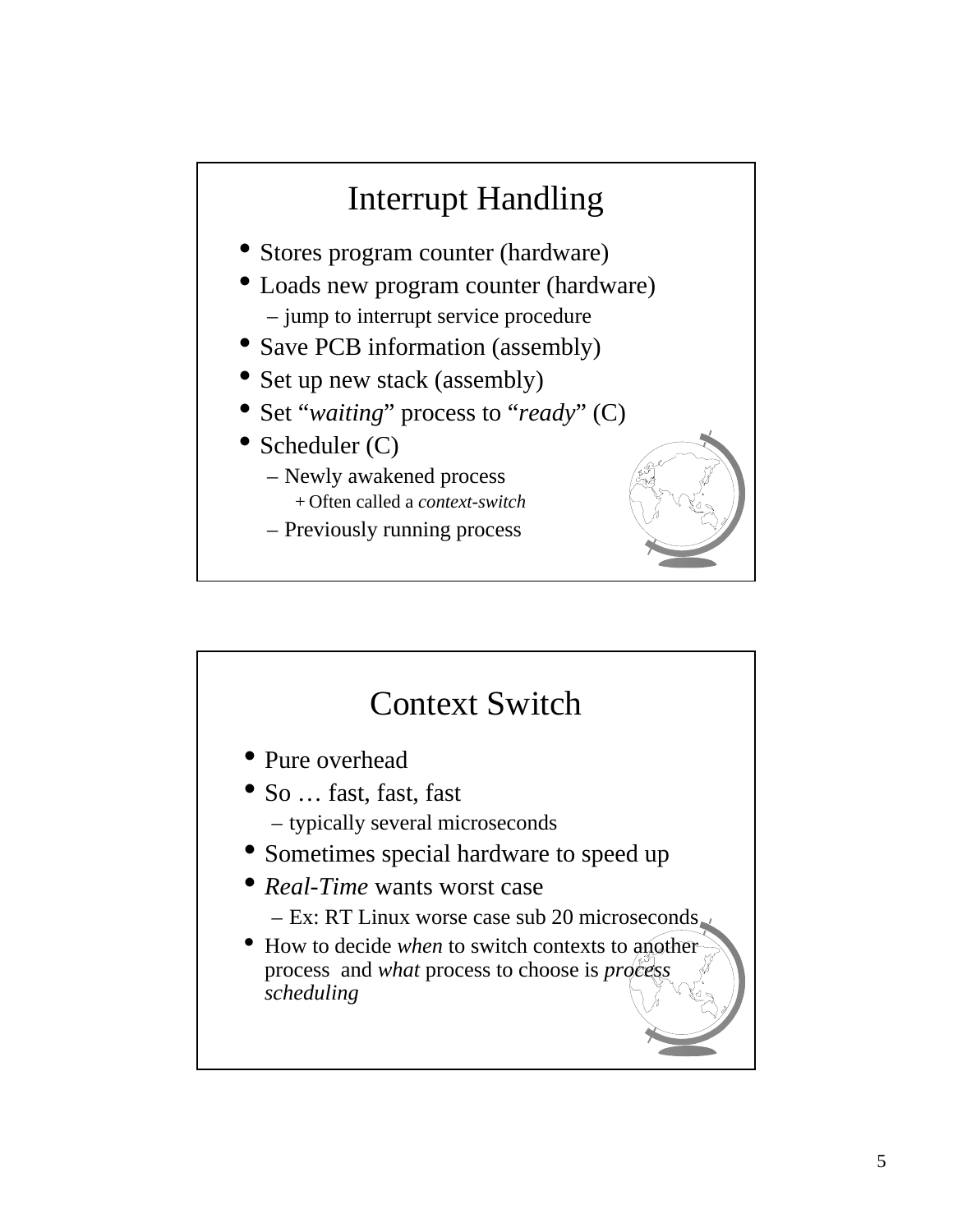